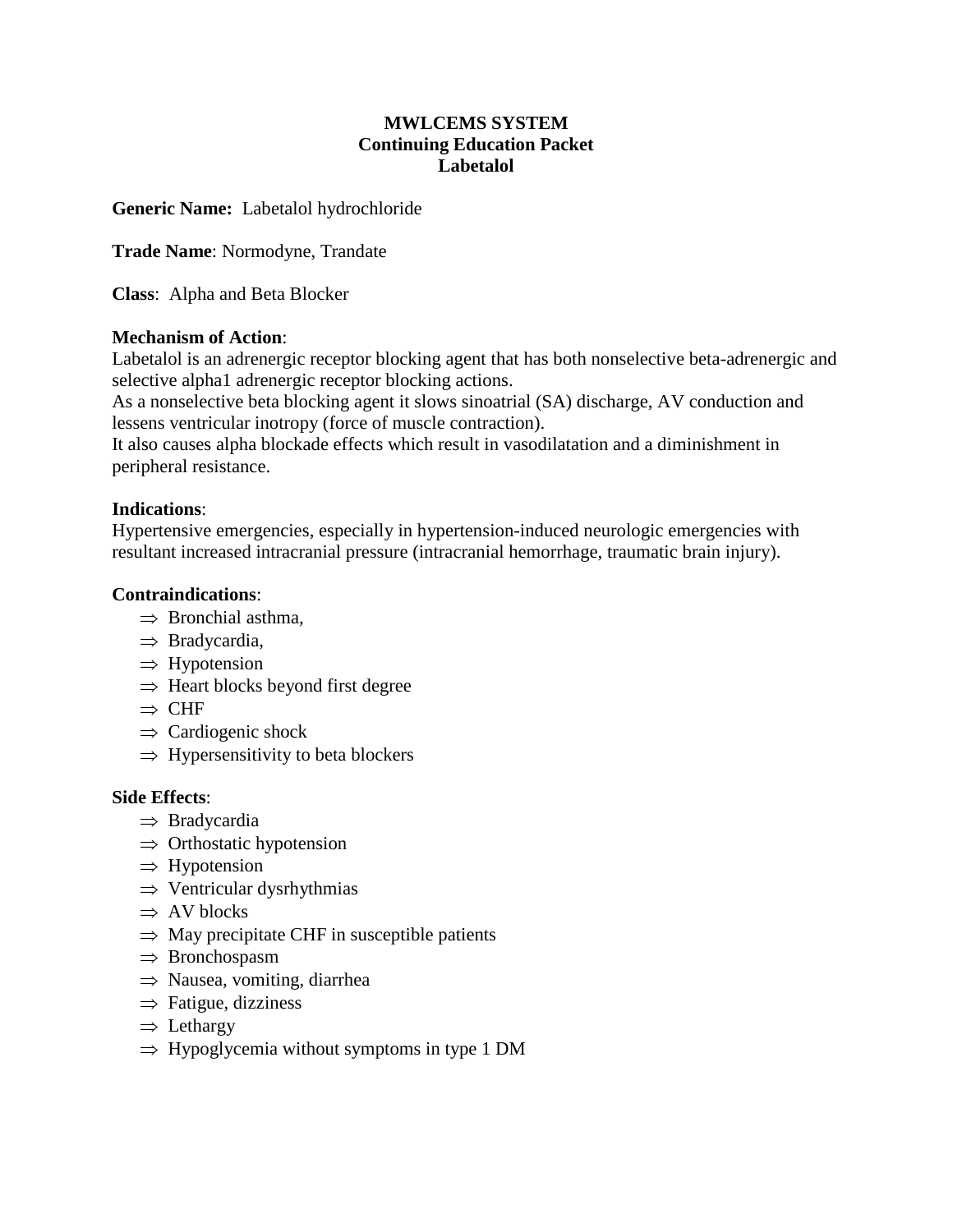## **Dosage:**

2mg/min drip to a maximum dose of 300mg

#### **Drug Interactions**:

Amiodarone: May enhance the bradycardic effect of Beta-Blockers. Possibly to the point of cardiac arrest. Amiodarone may increase the serum concentration of Beta-Blockers.

Increased hypotension with diuretics, other antihypertensives, nitroglycerin

#### **Pharmacokinetics**:

IV: Onset 5 minutes; peak 15 minute; duration 2 – 4 hours

Half-life 6-8 hr: metabolized by liver; excreted in urine; crosses placenta; excreted in breast milk

#### **Special Considerations**:

- $\Rightarrow$  Monitor vital signs and cardiac rhythm closely
- $\Rightarrow$  Use cautiously in diabetes mellitus, renal disease, liver disease, thyroid disease, COPD, Bronchospasm
- $\Rightarrow$  Keep patient supine for 3 hours after IV administration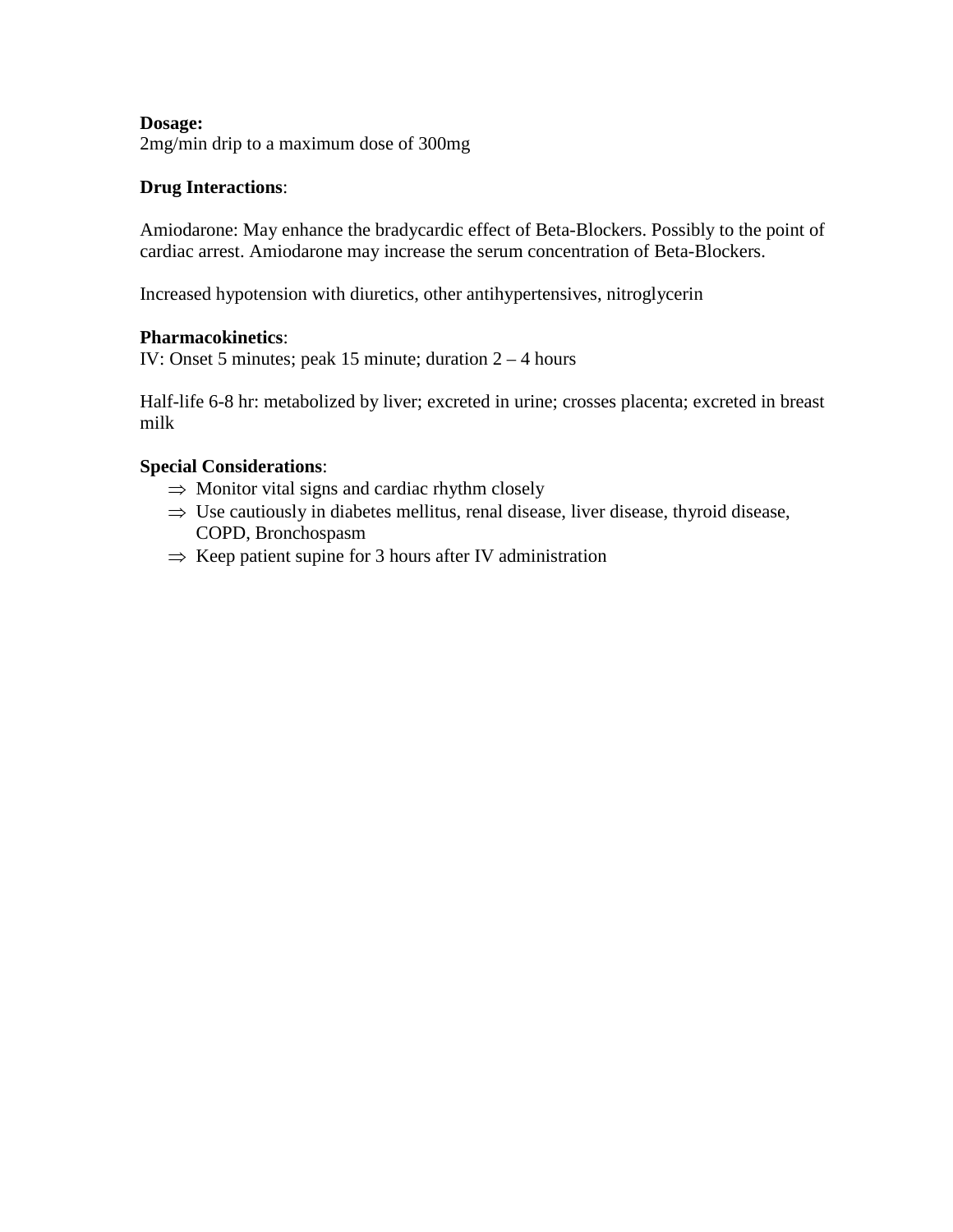#### **MWLCEMS System Labetalol Post Test**

| Name:       |  |
|-------------|--|
| Date:       |  |
| Department: |  |

- 1. Labetalol is a:
	- A. Selective alpha 1 blocker
	- B. Non-selective beta blocker
	- C. Selective beta blocker
	- D. A & C
- 2. Labetalol causes alpha blockade effects which result in \_\_\_\_\_\_\_\_\_\_\_\_\_\_\_\_\_ and a \_\_\_\_\_\_\_\_\_\_\_\_\_\_\_\_ in peripheral vascular resistance.
- 3. Labetalol increases they force of myocardial muscle contraction
	- A. True
	- B. False
- 4. Labetalol \_\_\_\_\_\_\_\_ sinoatrial (SA) discharge and AV conduction.
- 5. Amiodarone may enhance the bradycardic effect of Labetalol, possibly to the point of cardiac arrest.
	- A. True
	- B. False

6. The normal drip rate for a Labetalol drip is \_\_\_\_\_\_\_\_\_\_\_\_\_\_ to a max dose of

- 7. Labetalol may mask the signs of hypoglycemia.
	- A. True

 $\overline{\phantom{a}}$  . The set of the set of the set of the set of the set of the set of the set of the set of the set of the set of the set of the set of the set of the set of the set of the set of the set of the set of the set o

- B. False
- 8. List 4 possible side effects of Labetalol.
	- A. \_\_\_\_\_\_\_\_\_\_\_\_\_\_\_\_\_\_\_\_\_\_
	- B. \_\_\_\_\_\_\_\_\_\_\_\_\_\_\_\_\_\_\_\_\_\_
	- C. \_\_\_\_\_\_\_\_\_\_\_\_\_\_\_\_\_\_\_\_\_\_ D. \_\_\_\_\_\_\_\_\_\_\_\_\_\_\_\_\_\_\_\_\_\_